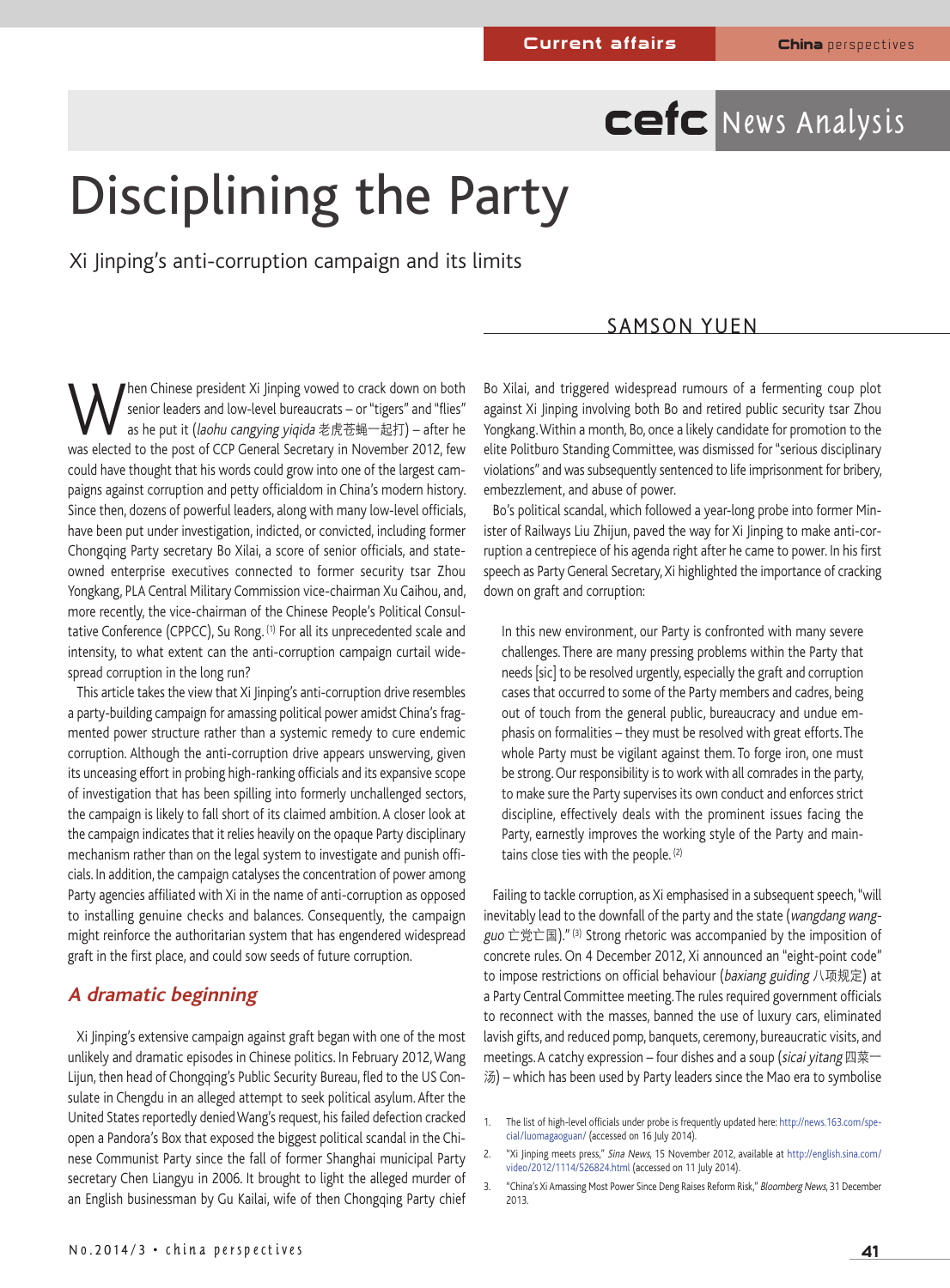

**Graph 1 – Party disciplinary investigation into Chinese officials**

\*\* For 2009, numbers are projected based on the data released for January 2009 to November 2009. It is thus expected that<br>the actual number for the full year is higher.

frugality, was cited to sum up the austerity measures. (4) In March 2013, a few days after becoming China's new President, Xi visited Lankao County, Henan Province, where he urged rural officials to make "spicy" efforts to "sweat" corruption out of their systems. (5) "The weapons of criticism and self-criticism," Xi stressed in the poor rural county,"should be well-wielded with some spice to make every party official blush and sweat a little." (6) In June 2013, addressing a conference that inaugurated a year-long mass-line education campaign, Xi called for the "thorough cleanup" of four undesirable work styles (sifeng 四風) – formalism, bureaucratism, hedonism, and extravagance – in reference to the three ill winds – subjectivism, sectarianism, and stereotyped Party writing – that Mao Zedong cited during the Yan'an Rectification Movement in the 1940s. (7) The process will be painful and requires courage, as Xi noted at the plenary session of the Communist Party's Central Commission for Discipline Inspection (CCDI) in January 2014, like "a man who severs his snake-bitten hand to save his life (刮骨疗毒、壮士 断腕)."(8)

# **Cracking down on big tigers and small flies**

With immediate effect, Xi's anti-corruption campaign swept across all spectrums of the Party-state bureaucracy. In 2013, more than 180,000 officials were punished for disciplinary issues, compared with around 160,000 in 2012 and 140,000 in 2011 (see Graph 1).  $(9)$  In the same year, the Party disciplinary agency reported more than 24,000 cases in violation of the "eight-point code," involving around 30,000 officials, of whom approximately 25% were given Party or state disciplinary punishment. (10) Although the majority of them were low-level officials, one notable pattern has been a substantial increase in the number of powerful leaders - or "tigers" as Xi put it – accused of graft or power abuse. In the 492 days since the CCDI announced the investigation into Li Chuncheng, a former deputy secretary of the Sichuan Provincial Party Committee, on 6 December 2012, the website of the Commission has reported 285 high-level officials brought under Party investigation. Some of them have been given disciplinary punishment, with a portion of cases passed on to the courts. (11)

It must first be noted that anti-corruption is not something new to Party leaders. As Graph 1 and 3 both indicate, the anti-corruption effort accelerated in the late 1990s under Jiang Zemin and also from 2009 onward under Hu Jintao. Although there has been a notable increase in Party disciplinary investigations, one can say that Xi merely continued what Hu had started towards the end of his term. However, one feature definitely distinguishes Xi's campaign – many of the senior officials probed in the course of the anti-corruption campaign have either direct or indirect ties to retired Party leaders.A key figure is the retired public security chief and former Politburo Standing Committee member Zhou Yongkang, who is widely believed to have been placed under detention at the end of last year. Li Chuncheng, one of the earliest officials detained under Xi's campaign, was a protégé of Zhou when the latter was in charge of Sichuan Province in the late 1990s. In subsequent months, a score of Sichuan leaders with links to Zhou were brought under investigation one after the other, including former deputy

- 4. "China's Luxury Fever and Curbing Official Ostentation," The China Story, date unavailable, available at www.thechinastory.org/key-article/chinas-luxury-fever-and-official-ostentation/ (accessed on 11 July 2014).
- 5. Zhongyang yaoqiu renzhen xuexi guanche Xi Jinping Lankao diaoyan zhidu jiaoyu shijian huodong zhongyao jianghua jingshen" (Central Government Instructions on the Important Speech on Seriously Studying and Implementing Xi Jinping's Teaching in Lankao County), Xinhua, 24 March 2014, available at http://big5.xinhuanet.com/gate/big5/news.xinhuanet.com/politics/2014- 03/24/c\_119917843.htm (accessed on 14 July 2014).
- 6. "China's Xi urges officials to 'sweat' corruption out of system," Reuters, 18 March 2014.
- 7. "Jizhong jiejue 'sifeng'wenti"(Focus to solve the problem of four undesirable work styles), People's Daily, 25 June 2014.
- 8. "Shi jilü zhenzheng chengwei daidian de gaoyaxian"(Make discipline a high-voltage cable charged with electricity), Xinhua, 14 January 2014, available at http://news.xinhuanet.com/politics/2014- 01/14/c\_118967450.htm (accessed on 14 July 2014).
- 9. The numbers are released by the Central Commission for Discipline Inspection and reported in the media. See "2013 nian chachu shixian weiji weifa zhongguan ganbu 31 ren" (31 central government officials suspected of violation of Party discipline and the law in 2013), Xinhua, 10 January 2014, available at http://news.xinhuanet.com/politics/2014-01/10/c\_118914064.htm (accessed on 14 July 2014).
- 10. "Sanwan yu ren yin weifan baxiang guiding jingshen bei chufen"(More than 30,000 were punished for violating the spirit of the eight-point code), People.cn, 9 January 2014, available at http://politics.people.com.cn/n/2014/0109/c1001-24065013.html (accessed on 14 July 2014).
- 11. "Jiedu zhongyang jiwei 'zui yiyue'" (Explaining the most aggressive month of the CCDI), Xinhua News, 24 June 2014, available at http://news.xinhuanet.com/2014-06/24/c\_1111293938.htm (accessed on 12 July 2014).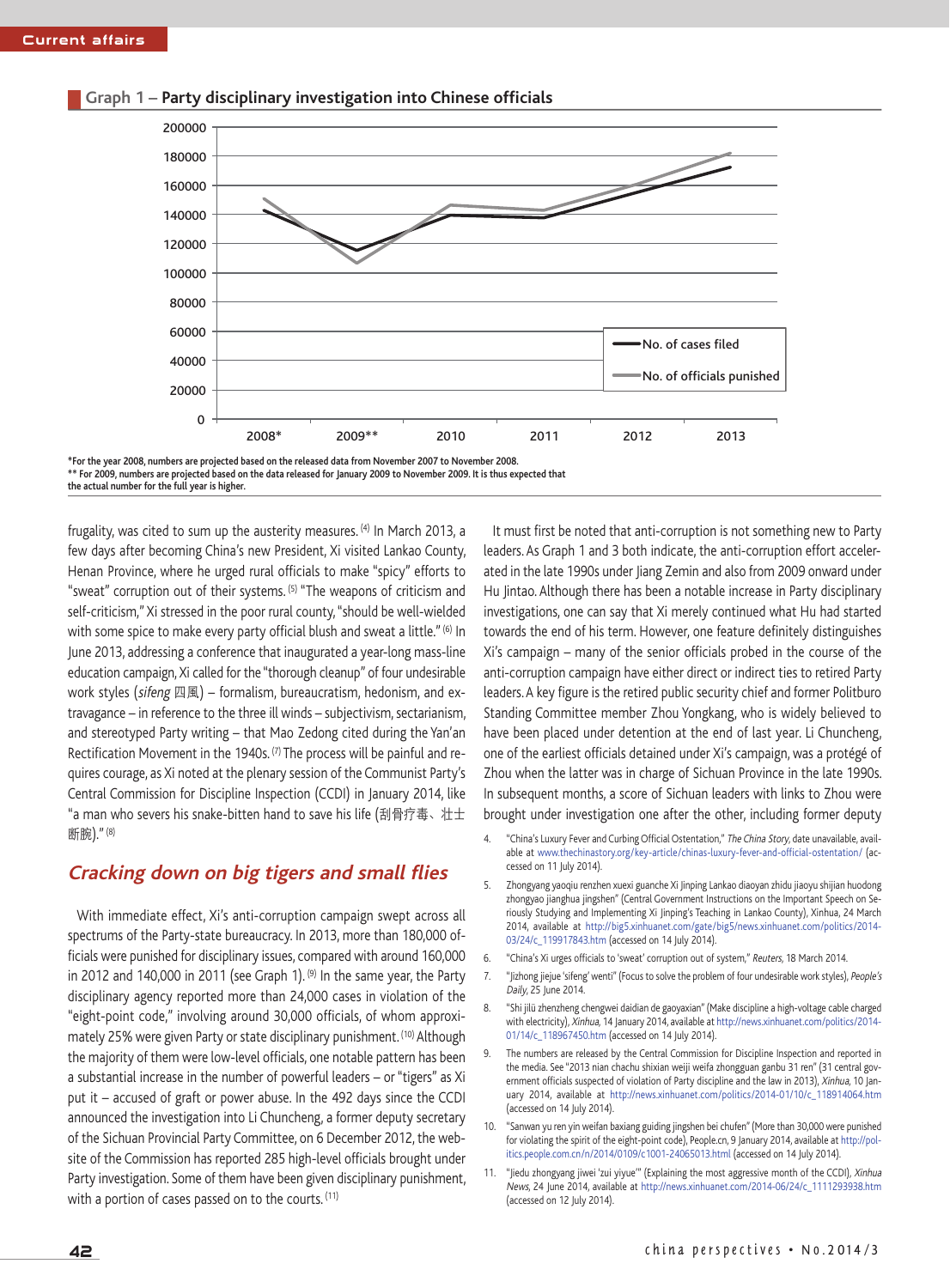governor Guo Yongxian and the former chairman of the provincial committee of the CPPCC, Li Chongxi. (12) The purge of Zhou's associates soon radiated from the Sichuan clique to other political circles, with the Party announcing a probe into the former vice-minister of public security, Li Dongsheng, and the former chief regulator of state-owned enterprises, Jiang Jiemin. Foreign media have reported that more than 300 people with ties to Zhou (including relatives and those who worked with Zhou) have been questioned or arrested. (13) The long-anticipated investigation of Zhou was finally announced by state authorities on 29 July 2014, the day when the Politburo set the theme of the upcoming Fourth Plenum to be "governing the country according to law." (14) The announcement broke the unwritten rule that retired members of the Politburo Standing Committee would not be probed. Zhou, who was suspected of"serious disciplinary violations," became the most senior Chinese official to be investigated since the infamous Gang of Four.

Another feature that distinguishes the current anti-corruption drive from previous ones is its ever-expanding scope of investigation. The campaign so far has not only implicated different ranks of officials spanning provincial and central Party-state bureaucracy, but has also spilled over into numerous economic sectors, many of which have been heavily dominated by state-owned enterprises, as well as Party-state units that have remained intact from previous corruption probes. The alleged probe into Zhou Yongkang, for instance, has brought the campaign into the highly lucrative oil industry. Jiang Jiemin, who was arrested after he became the chief regulator of state-owned enterprises, rose through the ranks of the oil industry to head China's biggest oil giant, the China National Petroleum Corporation (CNPC), of which Zhou was also a former head. Since Jiang's detention, dozens of top executives at the CNPC and its subsidiary PetroChina have been placed under investigation. (15) The crackdown on the state economy has recently spread to other big state-run conglomerates. Song Lin, the former chairman of China Resources, a Hong Kongbased trading company and one of China's largest state-owned enterprises, was accused of power abuse in corporate dealings, and was arrested in April 2014. Other probe targets, to name just a few, include other parts of the highly monopolistic energy sector, such as power companies, the state broadcaster CCTV, where bribery in exchange for national airtime is an open secret, and the poorly regulated healthcare sector, where foreign companies have been active.

Perhaps the most ambitious move so far has been the ingress into the powerful and largely secluded People's Liberation Army (PLA).The PLA has been a notorious breeding ground of corruption, but has never become a serious target in previous crackdowns. (16) In January 2013, policemen surrounded a massive mansion in Puyang, Henan Province, owned by Gu Junshan, the former deputy head of the PLA General Logistics Department, who managed the military's resources, prized assets, and extensive land holdings. Gu's lavish lifestyle was exposed in an investigative piece published by the Chinese magazine Caixin, which reported how investigators uncovered crates of expensive Maotai liquor and a number of gold items, including a wash basin and Mao Zedong statute, in his palace-like mansion. (17) Gu himself had been removed from office in early 2012, before Xi came to power, amidst rumours that General Liu Yuan, son of Liu Shaoqi and a close ally of Xi Jinping had vowed to crack down on corruption in the PLA. (18) As the most senior officer to be tried in a military court since 2006, Gu was charged in April 2014 with corruption, bribery, embezzlement, and power abuse. The corruption crackdown that started with Gu has since moved further up the ranks. General Xu Caihou, a former vicechairman of the Central Military Commission who was described as a trusted ally of both Jiang Zemin and Hu Jintao, was removed from office and became the highest-ranking official to have fallen victim to the anticorruption campaign thus far. The expulsion of both Gu and Xu has signalled Xi's determination to shake up the military. By singling out high-profile "tigers" among corrupt army officials, these unusual moves intend to demonstrate that even the powerful military is not immune from the campaign, while also allowing Xi to tighten his grip on the army by instating generals loyal to him. (19)

Nonetheless, the unprecedented scope, depth, and intensity of the campaign as well as the selectiveness of its targets have raised speculation that the effort is a camouflage for power struggle – a tool for President Xi to remove his political opponents. The politically ambitious Bo Xilai, for example, was a known rival of Xi Jinping who purportedly competed with him for the top leadership position. As observers have further pointed out, most of the officials removed from office have connections to powerful Party leaders.Targeting Zhou and his allies, for example, is said to be ultimately aiming for Zeng Qinghong, also a retired Party leader and close ally of Jiang Zemin, who allegedly played a key role in bringing Zhou to the top ranks. <sup>(20)</sup> Apart from associates of Zhou Yongkang and Zeng Qinghong, others targeted were officials and executives connected with other retired Party leaders such as Li Peng and He Guoqiang, as indicated by probes into the energy sector and into the chief of China Resources, respectively. (21) Another observer has noted a purge against Hu Jintao's Communist Youth League (CYL) faction, based on the probe into Ling Zhengce, vice chairman of the Shanxi provincial committee of the CPPCC and brother of Ling Jihua, a former aide to Hu. <sup>(22)</sup> Regardless of whether these are Xi's personal purges, the anti-corruption campaign is certainly aimed at clearing the way for deepening reforms (shenhua gaige 深化改 革) and enhancing public faith in Xi Jinping's leadership. It has long been held that Party factionalism and vested interests, especially in the stateowned sectors, have made the economic reforms proposed in the Third Plenum of the 18<sup>th</sup> Party Congress difficult to implement. As The Diplomat's Shannon Tiezzi explained:

- 12. "Sichuan political adviser Li Chongxi investigated," South China Morning Post, 30 December 2013.
- 13. Benjamin Kang Lim and Ben Blanchard,"China seizes \$14.5 billion assets from family, associates of ex-security chief: sources," Reuters, 30 March 2014.
- 14. "CPC captures'big tiger' in anti-graft campaign," Xinhua, 29 July 2014.
- 15. Jeremy Page, Wayne Ma, Brian Spegele, "China Probes Former Oil Company Head," The Wall Street Journal, 1 September 2013.
- 16. Jonathan Ansfield, "Leader of China Aims at Military with Graft Case," The New York Times, 31 March 2014, www.nytimes.com/2014/04/01/world/asia/chinese-military-general-charged-ingraft-inquiry.html?\_r=1 (accessed 21 July 2014).
- 17. Wang Heyan, "How a PLA General Built a Web of Corruption to Amass a Fortune," Caixin, 16 January 2014, available at http://english.caixin.com/2014-01-16/100630028.html (accessed on 14 July 2014).
- 18. Kathrin Hille, "Chinese general faces corruption probe," Financial Times, 1 February 2012, www.ft.com/intl/cms/s/0/f727d84a-4cd9-11e1-8741-00144feabdc0.html#axzz36lb1I4sn (accessed on 21 July 2014).
- 19. Minnie Chan, "Xi Jinping promotes 10 more to PLA general, including two in Hong Kong," South China Morning Post, 4 August 2013; Keira Lu Huang,"PLA's number 3 official, once promoted by Xu Caihou, pledges loyalty to Xi Jinping," South China Morning Post, 4 July 2014.
- 20. Raymond Li, "Zhou Yongkang's rise to power fuelled by oil," South China Morning Post, 31 August 2013.
- 21. Jamil Anderlini, "China Resources chairman in probe as anti-corruption net widens," Financial Times, 18 April 2014.
- 22. Willy Lam, "With Zhou's Circle Down, Xi's Purge May Turn to Hu," Jamestown Brief, Vol. 14, No. 13, 3 July 2014.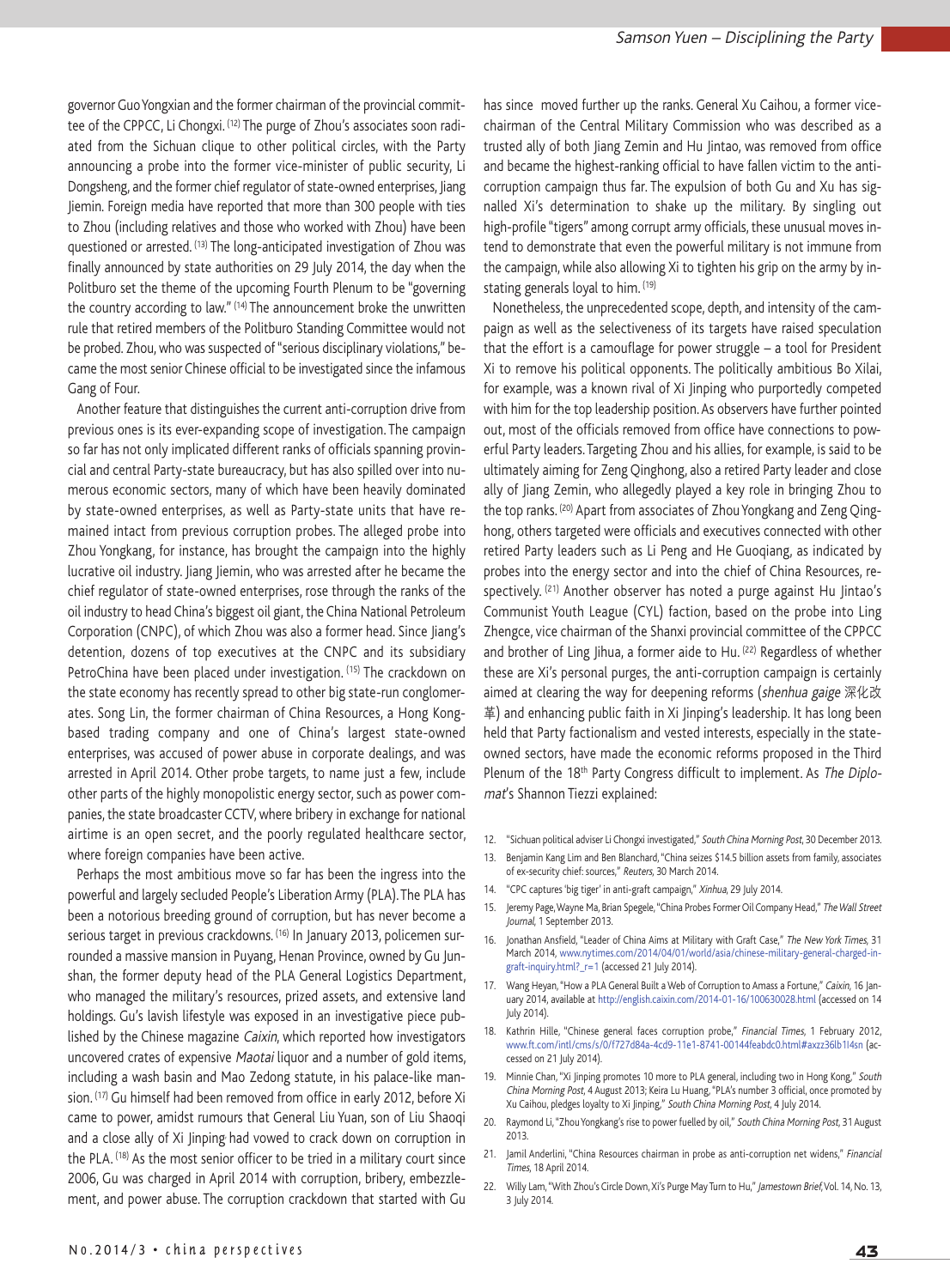

#### **Graph 2 – Discipline investigation outcomes \*\*\***

\*For the year 2008, numbers are projected based on the released data from November 2007 to November 2008. \*\* For 2009, numbers are projected based on the data released for January 2009 to November 2009. It is thus expected that the actual number for the full year is higher. \*\*\* The data released by the CCDI contains no information about the number of officials transferred to the judicial process in 2013.

The anti-corruption drive makes reform easier in a variety of ways. It lets Xi promote pro-reformist allies to replace purged officials, but also cows others into backing (or at least not opposing) more ambitious reforms. (23)

A Reuters report to which Shannon Tiezzi referred suggests that Xi is hoping that "removing corrupt officials and those resisting change will allow him to consolidate his grip on power and implement difficult economic, judicial and military reforms that he believes are vital to perpetuate oneparty rule." (24) It quoted well-connected sources that revealed Xi's plan to promote some 200 reform-minded officials from Zhejiang Province, where he served as Party secretary from 2002 to 2007, to senior Party positions in the coming years. Indeed, some observers have argued that the anticorruption campaign will allow Xi to accumulate political capital and prepare for the next leadeship reshuffle in the 2017 Party plenum. (25) The far-reaching campaign is not without internal resistance, however.According to the Financial Times, retired leaders Jiang Zemin and Hu Jintao have reportedly urged Xi to rein in the anti-corruption campaign, warning him not to "take on too many of the powerful families or patronage networks at the top of the party hierarchy."(26)

# **Heavy reliance on the Party disciplinary mechanism**

Whether the anti-corruption drive will make way for more aggressive economic reforms is yet unknown, but it has certainly taken both social and economic tolls. From January 2013 to April 2014, 54 Party-state officials died of unnatural causes, with 23 reportedly committing suicide. Although surveys have indicated that the pressure officials faced when wrestling with the unspoken rules of the bureaucratic system (guanchang qianguize 官场 潜规则) was the primary cause behind most suicides, the anti-graft campaign is seen as a triggering factor. <sup>(27)</sup> A People's Daily editorial published in July 2014 specifically warned that "the current rectification movement must avoid killing people" (zhengfeng buneng zhengsi ren 整风不能整死  $\lambda$ ). (28) On the economic side, the anti-graft investigations together with

the austerity measures have resulted in spending contraction in all sectors of the economy, including restaurants, luxury products, automobiles, and the real estate market. <sup>(29)</sup> A report issued by Bank of America Merrill Lynch estimated that the anti-corruption campaign could cost the economy more than US\$100 billion in 2014.<sup>(30)</sup> It is difficult to know whether the austerity measures will have long-term effect, or whether power can genuinely be exercised within the cage of regulations (ba quanli guanjin zhidu de longzi li 把权力关进制度的笼子里), as Xi once said at the CCDI. (31) Commission chief Wang Qishan has candidly acknowledged that the "shock and awe" (zhenshe 震慑) tactics of the campaign are mainly intended to treat the symptoms so as to buy time to cure the disease (以治标为主, 为治本赢得 时间). (32)

**Transferred to judiciary** 

- 23. Shannon Tiezzi, "What's behind Xi's anti-corruption campaign," The Diplomat, 17 April 2014, available at http://thediplomat.com/2014/04/whats-behind-xis-anti-corruption-campaign (accessed on 14 July 2014).
- 24. Benjamin Kang Lim and Megha Rajagopalan,"China's Xi purging corrupt officials to put own men in place: sources," Reuters, 16 April 2014.
- 25. Ting Shi,"Xi's Anti-Corruption Campaign Signals Power Play for 2017," Bloomberg, 5 July 2014.
- 26. Jamil Anderlini and Simon Rabinovitch,"Ex-president Jiang urges Beijing to curb anti-corruption drive," Financial Times, 31 March 2014.
- 27. "Meiti jiexi shinian baiyu guanyuan zisha: fanfu bingfei zhuyin" (Media analyse the cause behind the suicide of more than a hundred officials over the past ten years – anti-corruption isn't the main cause), Nanfang Zhoumo (Southern Weekend), 17 April 2014.
- 28. "Shenzhong chuzhi fan cuowu dangyuan ganbu Zhengfeng buneng zhengren" (Carefully handle Party members and cadres who made mistakes; rectification must avoid killing people), People's Daily, 12 July 2014.
- 29. Andrew Jacobs, "Elite in China Face Austerity under Xi's Rule," The New York Times, 27 March 2013.
- 30. Jack Perkowski, "The Price of Fighting Corruption in China," Forbes, available at www.forbes.com/sites/jackperkowski/2014/06/05/the-price-of-fighting-corruption-in-china/ (accessed on 14 July 2014).
- 31. "Ba quanli guanjin zhidu de longzi li" (To lock power into the cage of regulations), China News, 22 January 2013, available at www.chinanews.com/gn/2013/01-22/4510583.shtml (accessed on 14 July 2014).
- 32. "Wang Qishan: dangqian fanfu yaoyi zhibiao weizhu, wei zhiben yingde shijian," (Wang Qishan: Current anti-corruption effort should focus on curing the symptoms to win time for curing the disease), Caixin, 25 January 2013, available at http://china.caixin.com/2013-01- 25/100486367.html (accessed on 14 July 2014).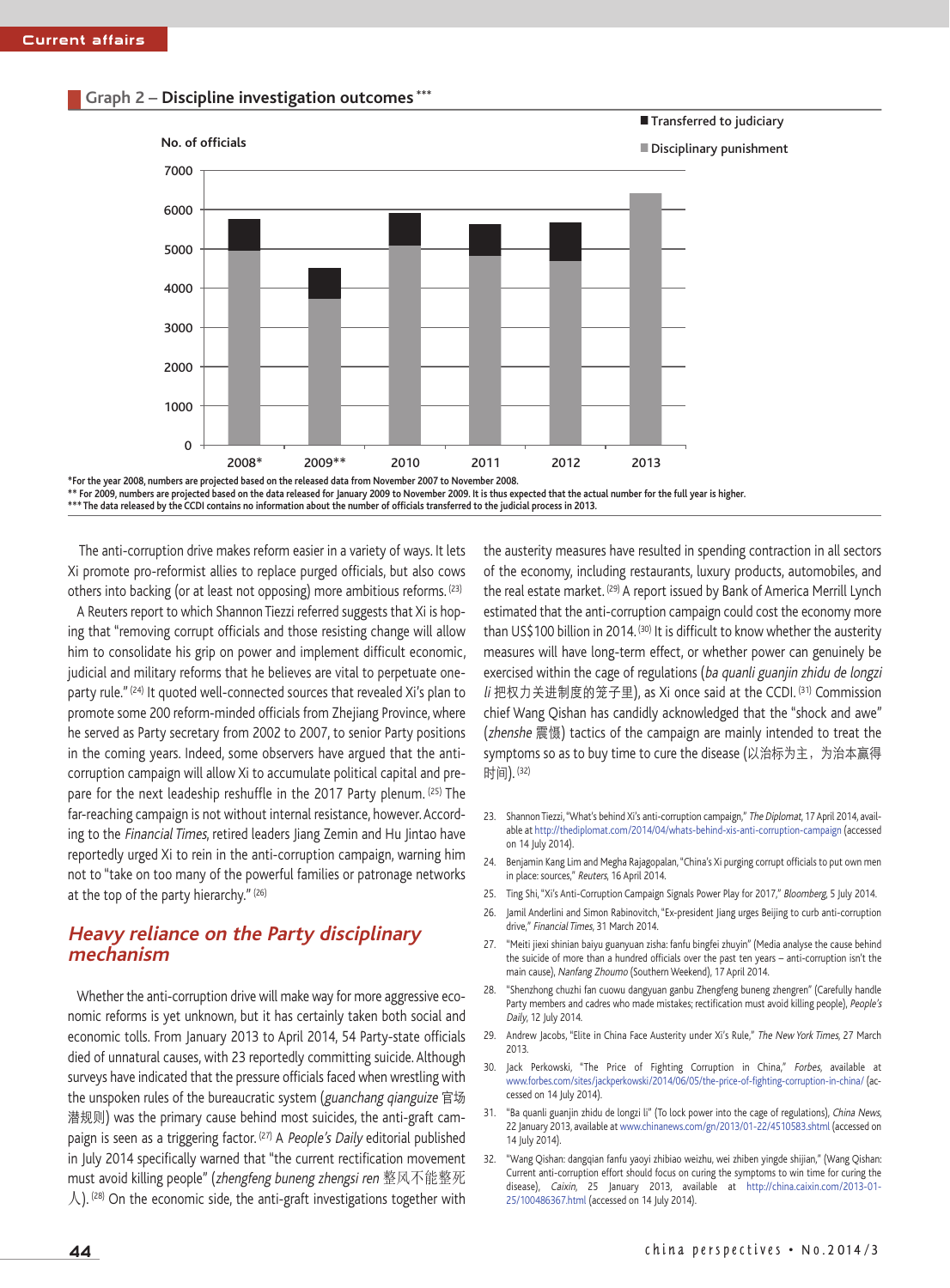

#### **Graph 3 – Court cases filed for corruption and malfeasance**

What is clear, however, is that the anti-corruption drive has displayed characteristics of a Party-building campaign. One distinguishing feature is the heavy reliance on the Party disciplinary mechanism rather than the legal system.The austerity measures, for instance, were introduced by the Party Central Committee (not by the supreme lawmaking body, the National People's Congress) as an additional set of Party disciplinary codes that make Party-state officials and civil servants liable to punishment under the existing Chinese Communist Party discipline regulations (Zhongguo gongchandang jilü chufen tiaoli 中国共产党纪律处分条例). (33)To strengthen Party discipline, local Party committees are launching self-criticism sessions among officials as part of a mass line education campaign (qunzhong luxian jiaoyu shijian yundong 群众路线教育实践运动). These Party-led, so-called "democratic life meetings"(minzhu shenghuo hui 民主生活会), which were first introduced in Yan'an in the early 1940s as a tool to strengthen Party democracy by allowing people to voice their opinions about one another, are now being revived across China for local officials to confess their mistakes and criticise one another so as to expose traces of the "four undesirable work styles." (34)

The role of Party discipline is particularly salient in the investigation of corrupt officials. Investigations are typically initiated by the Central Commission for Discipline Inspection, and are subsequently reported on its website. The majority of officials placed under investigation are described as"having violated both Party discipline and the law" (weiji weifa 违纪违法). <sup>(35)</sup> But apart from this and a few sentences about the position of the officials being probed, there is often no other information released about which Party disciplinary code or law the officials have breached. Officials under probe are mostly detained using the shuanggui (双规) or "double designations" process,which is an extralegal, inner-Party detention process requiring Party members to be questioned for a designated duration at a designated place. Although many see shuanggui as a powerful tool for capturing corrupt officials, others, including scholars, activists, and journalists, have criticised the system for its brutality and total absence of transparency. (36) Once the investigation is completed, Party members can be stripped of their Party membership (kaichu dangji) and handed over to the judiciary organs, which then ostensibly begin a legal investigation leading to a trial.

For officials convicted of their offences, the investigation process is often followed by disciplinary punishment within the Party. Among the 180,000 officials punished for disciplinary violations, around 150,000 have been subjected to Party disciplinary punishment, with the rest being punished by state discipline (zhengji政纪) or both. <sup>(37)</sup> According to official statistics (see Graph 2), only a small portion of high-level officials were transferred to the formal prosecution system, and apart from high-profile arrests (i.e. top officials) who are almost certain to be handed over to the courts after the investigative period, others are more often given Party disciplinary punishment rather than being transferred to the judicial process. More importantly, it is often unclear what such punishment entails, and also what determines if a certain case will be handed over to the courts.The reliance on the opaque Party disciplinary mechanism instead of the relatively more transparent legal system to punish corrupt officials is further indicated by official statistics on filed court cases.As Graph 3 shows, although there has been a pick-up in the number of filed cases by the People's Procuratorate on both corruption and malfeasance in 2013, the number of corruption cases in particular is still way below the peak in 2000.

- 33. "Zhongguo gongchandang jilü chufen tiaolu" (Regulation of the Communist Party of China on Disciplinary Actions), available at www.people.com.cn/GB/shizheng/1026/2346251.html (accessed on 14 July 2014);"Zhongjiwei zheng zhiding weifan baxiang guiding shiyong jilü chufen tiaoli jieshi" (CCDI is drafting explanation of how violation of the eight-point code can result in disciplinary punishment), China News, 31 May 2013, available at http://news.ifeng.com/mainland/detail\_2013\_05/31/25942859\_0.shtml (accessed on 14 July 2014).
- 34. Zhang Hong,"Sweating and on the verge of tears:Chinese officials carry out self-criticism on TV," South China Morning Post, 28 September 2013.
- 35. In a round-up of 67 cases released between May and June 2014, Xinhua reporters found that 47 cases violated both Party discipline and the law, 17 cases violated Party discipline only, and three cases violated the law only. See "Jiedu zhongyang jiwei 'zui yiyue'"(Explaining the most aggressive month of the CCDI), Xinhua News, 24 June 2014, available at http://news.xinhuanet.com/2014- 06/24/c\_1111293938.htm (accessed on 12 July 2014), or Larry Catá Backer's blogpost: http://lcbackerblog.blogspot.hk/2011/08/communist-party-and-state-discipline-in.html.
- 36. Gillian Wong, "In China, Brutality Yields Confessions of Graft," Associated Press, 10 March 2014; for more about the shuanggui system, see Flora Sapio, "Shuanggui and extralegal detention in China," China Information,Vol. 22, No.1, 2008, pp. 7-37.Also see the documentary filmed by the recently arrested lawyer activist Pu Zhiqiang on the shuanggui case in Yongzhou, where Party officials were brutally tortured during the shuanggui process: www.youtube.com/ watch?v=XswaTKp-NCw (accessed on 28 August 2014).
- 37. State disciplinary actions are punishment given to civil servants. See http://baike.baidu.com/ view/4001897.htm (accessed on 28 August 2014).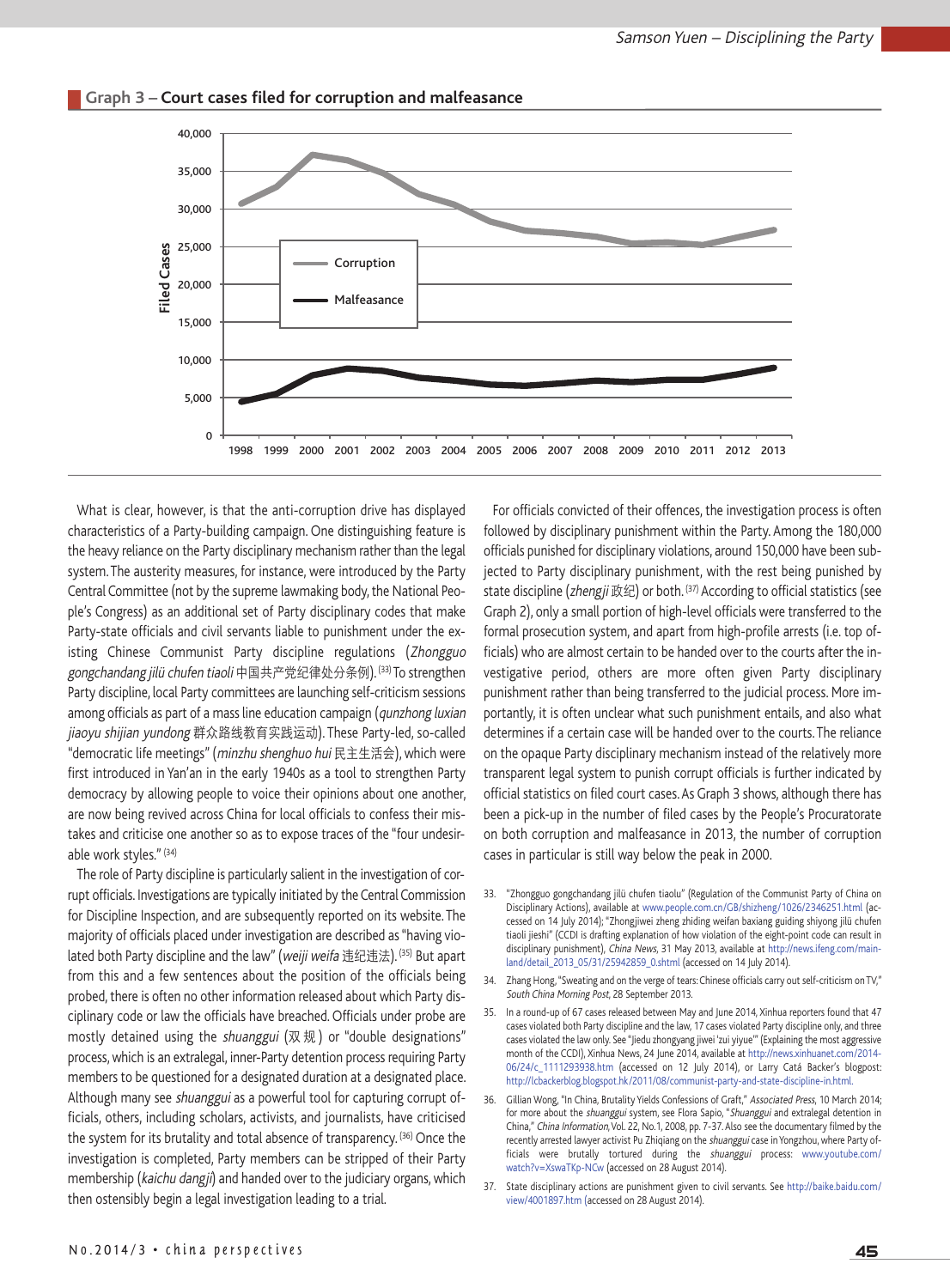## **Centralising power as opposed to installing institutional checks and balances**

The dependence on Party discipline throughout the anti-corruption drive has also fostered the centralisation of power in the CCDI, the Party's top disciplinary body.Although the Chinese government has established various agencies to deal with endemic corruption, such as the National Bureau of Corruption Prevention (guojia yufang fubai ju 国家预防腐败局) under the State Council and the Anti-Corruption Bureau (fan tanwu huilu ju 反贪污贿 赂局) under both central and local People's Procuratorates, the main responsibility for investigating suspected cases of corruption and malfeasance within the Party ranks still falls on the CCDI and its provincial arms. However, unlike anti-corruption bodies such as Hong Kong's Independent Commission Against Corruption (ICAC) and Singapore's Corrupt Practices Investigation Bureau (CPIB), which are independent of the government administration, the CCDI is an internal Party agency designed to install checks and balances from within the Communist Party, relying on the removal of corrupt officials as a necessary means to restore Party discipline and maintain one-party rule.

The success of the self-disciplinary system has been rather limited, however. One of the critical problems lies in the dual supervision system of the provincial commissions for discipline inspection. According to this system, which has been in place since 1980, local discipline inspection bureaus are placed under the dual leadership of the upper-level Disciplinary Inspection Commission and the same-level local Party Committee. In practice, however, the vertical line of supervision is often dwarfed by the territorial jurisdiction of the local Party committees. The latter maintain substantial influence over the local disciplinary commissions by paying their budgetary expenses as well as the wages and welfare benefits of discipline inspectors. In addition, the career prospects of local discipline inspectors are greatly dependent upon local Party committees. In order to stand better chances for promotion, local discipline inspectors often need to cultivate good relationships with local Party committee members in order to secure their support in evaluation. This dynamic forms a strong disincentive for the local disciplinary body to initiate investigations into local government officials. In addition, as observers have pointed out, local discipline inspection bureaus can even become a platform for power struggles between various local factions, and the local disciplinary body and the local government could collude in rent-seeking, exacerbating the corruption problems that disciplinary inspectors are tasked to tackle. (38) All this has weakened the power of the internal Party disciplinary mechanism.

To reduce the influence of territorial Party committees on local disciplinary bodies, one major part of Xi's anti-corruption campaign has been to expand the power of the CCDI and strengthen vertical control over its local units. To this end, the Third Plenum resolution announced in November 2013 introduced several measures to strengthen the supervision of local disciplinary bodies over same-level Party committees.The local discipline inspection commission is now required to report ongoing investigations not only to the local Party committee but also to the supervising disciplinary body. More significantly, the resolution adopted the system of vertical nomination (chuizhi timing 垂直提名), in which the upper-level disciplinary body regains the power of appointment of lower-level discipline inspectors, making them less dependent on local government officials. (39) While some observers see the nomenklatura reform as a breakthrough, others are less positive because the reform has not provided further details on the criteria for initiating an

investigation, and also because it has not addressed other possible means of local political interference, such as the budgetary control local Party committees wield over local disciplinary bodies. (40)

Appearing not to intend to abolish the dual supervision system of the local disciplinary bodies, the CCDI has instead chosen to expand its power at the centre.CCDI chiefWang Qishan has vowed to maintain full coverage of inspection at all levels of local governments, Party units, state ministries, universities, and state-owned enterprises, using inspection tours (xuncha 巡 查) and stationing (jinzhu 进驻) as two main pivots to detect and report corrupt practices. In addition, special inspection teams (zhuanxiang xunchazu 专项巡查组) will be dispatched to selected Party-state units to conduct spot checks in addition to routine inspections. Efforts to expand the power of the CCDI were further stepped up in 2014. The CCDI established three new internal offices, including two discipline inspection divisions that focus on local governments, bringing the total number of such divisions to 12, along with a division tasked with the internal supervision of discipline inspection officers. Inspection tours to local governments and party-state agencies will increase from two to three rounds, and three more special inspection teams will be formed. Provincial discipline inspection commissions have also been expanded through a personnel increase of approximately 60%. (41)

The rapid empowerment of the CCDI raises a further question.While the expansion of the top disciplinary body aims to strengthen internal Party monitoring of its cadres and officials, it raises the concern that no other agencies can effectively constrain its authority. Even though the CCDI has recently set up an internal supervisory unit to monitor itself and has even initiated graft investigations against its own inspectors, <sup>(42)</sup> these moves still do not address the question of who else can monitor the CCDI. In fact, in order for the anti-corruption campaign to achieve the effect of"shock and awe," the CCDI is likely to further expand its powers and demonstrate that it has no limits in taking down powerful "tigers" and lowly "flies." The expansion of central power has already led some to warn of Xi Jinping's autocratic turn. (43) Indeed, over the past two years, Xi has not only relentlessly targeted "tigers" and "flies" alike, but has also begun a massive crackdown on civil society and the Internet.Advocates calling for the disclosure of Party officials' assets, together with journalists, lawyers, civil society activists, and social media celebrities, have all been subject to greater control and repression. Xi himself is believed to have secured firm power, as he has become not only the head of the Party-state and the military, but now also chairs the newly-established National Security Commission and Leading small

- 38. Zhang Lin,"Zhongjiwei guoquan de lixiang yu xianshi" (Behind the expansion of power of CCDI: Ideal and reality), Financial Times Chinese, 25 April 2014, available at www.ftchinese.com/story/001055900 (accessed on 14 July 2014).
- 39. "Zhongjiwei timing shengji jiwei shuji, guan ganbu quanxian kuoda"(CCDI now nominates provincial secretary of the discipline inspection commission, increasing its power of supervision), Jinghua News, 29 March 2014, available at http://epaper.jinghua.cn/html/2014-03/29/content\_ 75613.htm (accessed on 14 July 2014).
- 40. "Jiwei kuoquan: pojie jiandu tongji dangwei nanti"(CCDI's expansion of power: Solving the problem of monitoring same-level Party committee members), Beijing News, 20 November 2013, available at http://epaper.bjnews.com.cn/html/2013-11/20/content\_479034.htm?div=-1 (accessed on 14 July 2014).
- 41. "Difang jiwei kuoquan sanbuqu"(The three steps for provincial committee for discipline inspection to expand power), Jingji Guancha Wang (Economic Observer), 29 June 2014, available at www.eeo.com.cn/2014/0629/262703.shtml (accessed on 14 July 2014).
- 42. Chris Luo,"Communist Party anti-corruption watchdog investigates one of its own officials," South China Morning Post, 13 April 2014.
- 43. Jamil Anderlini, "Xi Jinping's anti-corruption drive in China takes autocratic turn," Financial Times, 23 June 2014.